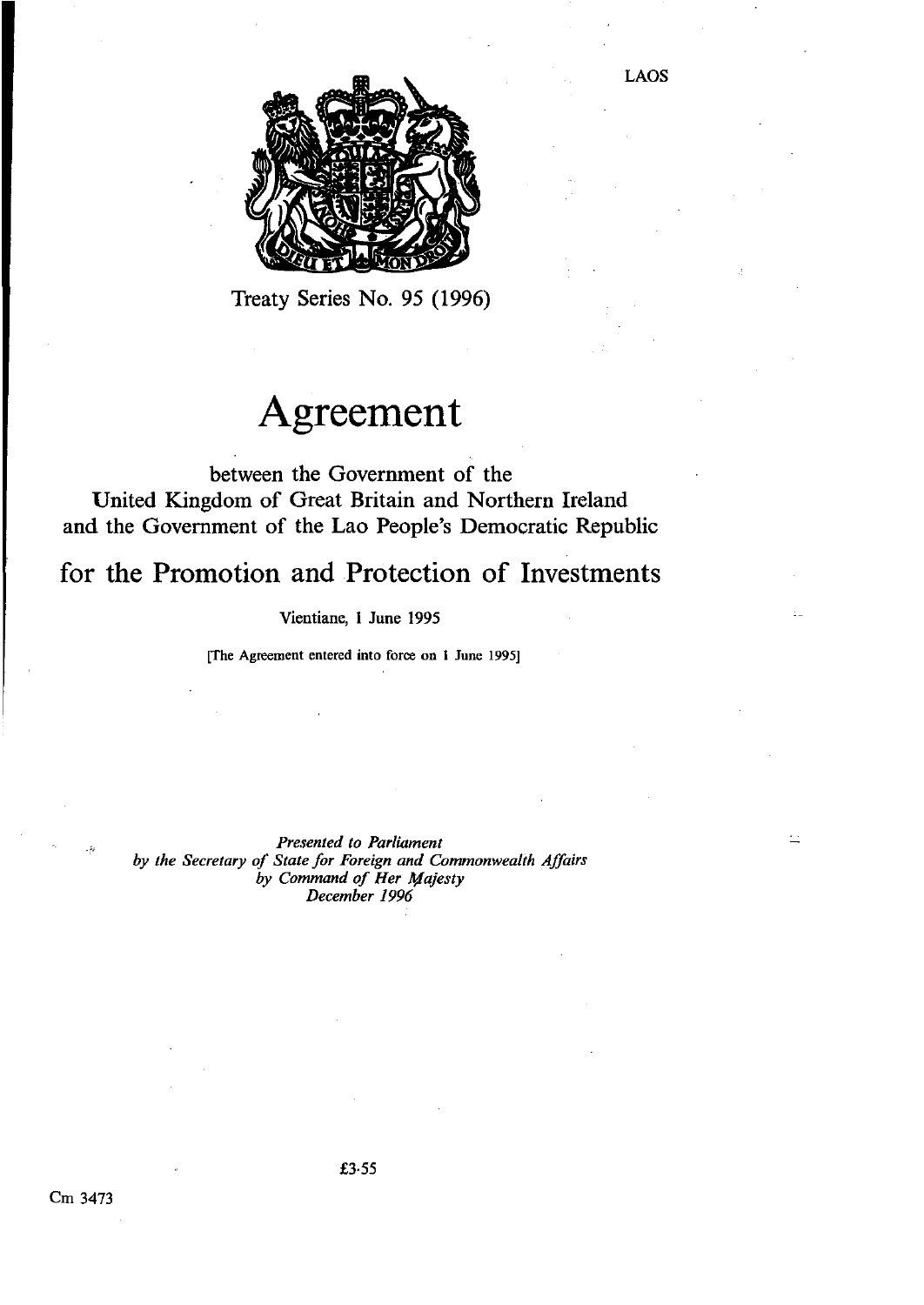#### AGREEMENT

### BETWEEN THE GOVERNMENT OF THE UNITED KINGDOM OF GREAT BRITAIN AND NORTHERN IRELAND AND THE GOVERNMENT OF THE LAO PEOPLE'S DEMOCRATIC REPUBLIC FOR THE PROMOTION AND PROTECTION OF INVESTMENTS

The Government of the United Kingdom of Great Britain and Northern Ireland and the Govemment. of the Lao People's Democratic Republic;

Desiring to create favourable conditions for greater investment by nationals and companies of one State in the territory of the other State;

Recognising that the encouragement and reciprocal protection under intemational agreement of such investments will be conducive to the stimulation of individual business initiative and will increase prosperity in both States;

Have agreed as follows:

#### ARTICLE 1

#### **Definitions**

For the purposes of this Agreement:

- (a) "investment" means every kind of asset and in particular, though not exclusively, includes:
	- (i) movable and immovable property and any other property rights such as mortgages, liens or pledges;
	- (ii) shares in and stock and debentures of a company and any other form of participation in a company;
	- (iii) claims to money or to any performance under contract having a financial value;
	- (iv) intellectual property rights, goodwill, technical processes and know-how;
	- (v) business concessions conferred by law or under contract, including concessions to search for, cultivate, extract or exploit natural resources.

A change in the form in which assets are invested does not affect their character as investments and the term "investment" includes all investments, whether made before or after the date of entry into force of this Agreement;

- (b) "retums" means the amounts yielded by an investment and in particular, though not exclusively, includes profit, interest, capital gains, dividends, royalties and fees;
- (c) "nationals" means:
	- (i) in respect of the United Kingdom: physical persons deriving their status as United Kingdom nationals from the law in force in the United Kingdom;
	- (if) in respect of the Lao People's Democratic Republic: physical persons deriving their status as nationals of the Lao People's Democratic Republic from the law in force in the Lao People's Democratic Republic;
- (d) "companies" means:
	- $(i)$  in respect of the United Kingdom: corporations, firms and associations incorporated or constituted under the law in force in any part of the United Kingdom or in any territory to which this Agreement is extended in accordance with the provisions of Article 12;
	- (ii) in respect of the Lao People's Democratic Republic: corporations, firms and associations incorporated or constituted under the law in force in any part of the territory of the Lao People's Democratic Republic;
- (e) "territory" means:
	- (i) in respect of the United Kingdom: Great Britain and Northem Ireland, including the territorial sea and any maritime area situated beyond the territorial sea of the United Kingdom which has been or might in the future be designated under the national law of the United Kingdom in accordance with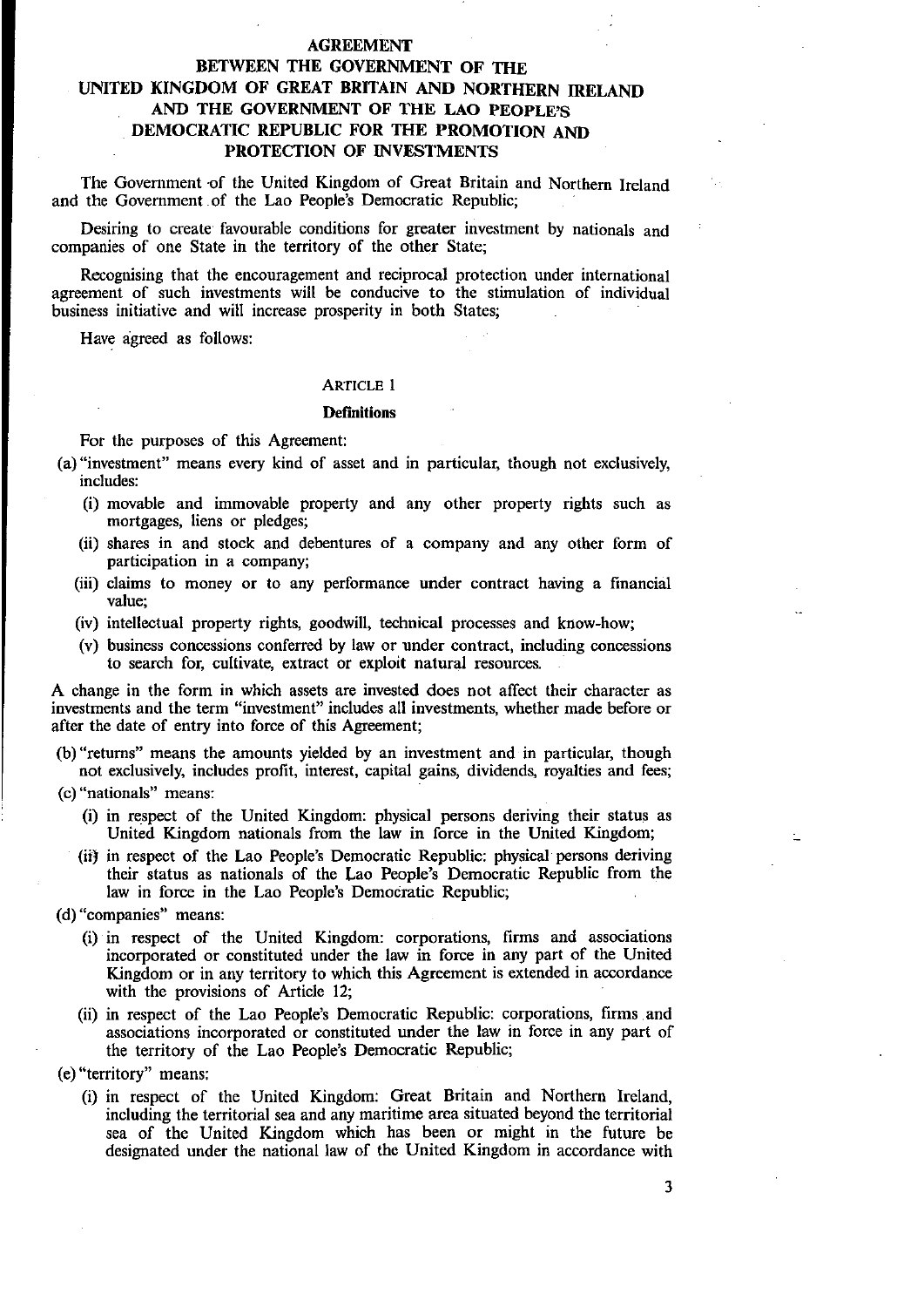international law as an area within which the United Kingdom may exercise rights with regard to the sea-bed and subsoil and the natural resources and any territory to which this Agreement is extended in accordance with the provisions of Article 12;

 $\vert$ 

 $\vert$ 

 $\vert$ 

I I

 $\begin{bmatrix} 1 & 1 \\ 1 & 1 \end{bmatrix}$ 

 $\int_0^1$ 

 $\mathbf{I}$ 

(ii) in respect of the Lao People's Democratic Republic: all the territory over which the Lao People's Democratic Republic has sovereignty or jurisdiction in accordance with international law.

#### ARTICLE 2

#### Promotion and Protection of Investment

(I) Each Contracting Party shall encourage and create favourable conditions for nationals or companies of the other Contracting Party to invest capital in its territory, and, subject to its right to exercise powers conferred by its laws, shall admit such capital.

(2) Investments of nationals or companies of each Contracting Party shall at all times be accorded fair and equitable treatment and shall enjoy full protection and security in the territory of the other Contracting Party. Neither Contracting Party shall in any way impair by unreasonable or discriminatory measures the management, maintenance, use, enjoyment or disposal of investments in its territory of nationals or companies of the other Contracting Party. Each Contracting Party shall observe any obligation it may have entered into with regard to investments of nationals or companies of the other Contracting Party.

#### ARTICLE 3

#### National Treatment and Most-favoured-nation Provisions

(I) Neither Contracting Party shall in its territory subject investments or returns of nationals or companies of the other Contracting Party to treatment less favourable than that which it accords to investments or returns of its own nationals or companies or to investments or returns of nationals or companies of any third State.

(2) Neither Contracting Party shall in its territory subject nationals or companies of the other Contracting Party, as regards their management, maintenance, use, enjoyment or disposal of their investments, to treatment less favourable than that which it accords to its own nationals or companies or to nationals or companies of any third State.

(3) For the avoidance of doubt it is confirmed that the treatment provided for in paragraphs (I) and (2) above shall apply to the provisions of Articles I to II of this Agreement.

#### ARTICLE 4

#### Compensation for Losses

(I) Nationals or companies of one Contracting Party whose investments in the territory of the other Contracting Party suffer losses owing to war or other armed conflict, revolution, a state of national emergency, revolt, insurrection or riot in the territory of the latter Contracting Party shall be accorded by the latter Contracting Party treatment, as regards restitution, indemnification, compensation or other settlement, no less favourable than that which the latter Contracting Party accords to its own nationals or companies or to nationals or companies of any third State. Resulting payments shall be freely transferable.

(2) Without prejudice to paragraph (I) of this Article, nationals or companies of one Contracting Party who in any of the situations referred to in that paragraph suffer losses in the territory of the other Contracting Party resulting from:

(a) requisitioning of their property by its forces or authorities, or

(b) destruction of their property by its forces or authorities, which was not caused in combat action or was not required by the necessity of the situation,

shall be accorded restitution or adequate compensation. Resulting payments shall be freely transferable.

4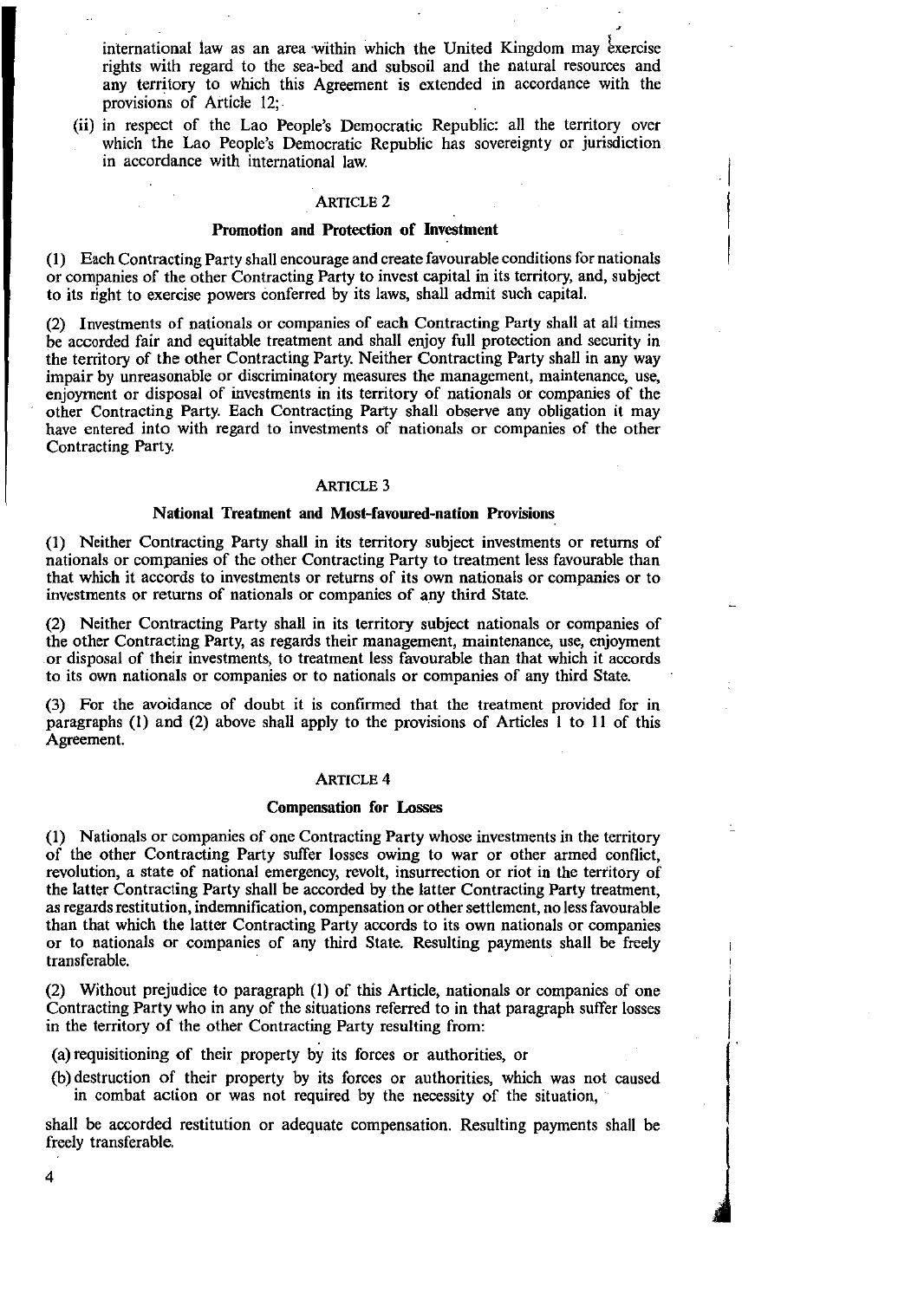#### ARTICLE 5

#### Expropriation

(1) Investments of nationals or companies of either Contracting Party shall not be nationalised, expropriated or subjected to measures having effect equivalent to nationalisation or expropriation (hereinafter referred to as "expropriation") in the territory of tne other Contracting Party except for a public purpose related to the internal needs of that Party on a non-discriminatory basis and against prompt, adequate and effective compensation. Such compensation shall amount to the genuine value of the investment expropriated immediately before the expropriation or before the impending expropriation became public knowledge, whichever is the earlier, shall include interest at a normal commercial rate until the date of payment, shall be made without delay, be effectively realizable and be freely transferable. The national or company affected shall have a right, under the law of the Contracting Party making the expropriation, to prompt review, by a judicial or other independent authority of that Party, of his or its case and of the valuation of his or its investment in accordance with the principles set out in this paragraph.

(2) Where a Contracting Party expropriates the assets of a company which is incorporated or constituted under the law in force in any part of its own territory, and in which nationals or companies of the other Contracting Party own shares, it shall ensure that the provisions of paragraph (I) of this Article are applied to the extent necessary to guarantee prompt, adequate and effective compensation in respect of their investment to such nationals or companies of the other Contracting Party who are owners of those shares.

#### ARTICLE 6

#### Repatriation of Investroent **and** Returns

Each Contracting Party shall in respect of investments guarantee to nationals or companies of the other Contracting Party the unrestricted transfer of their investments and returns. Transfers shall be effected without delay in the convertible currency in which the capital was originally invested or in any other convertible currency agreed by the investor and the Contracting Party concerned. Unless otherwise agreed by the investor transfers shall be made at the rate of exchange applicable on the date of transfer pursuant to the exchange regulations in force.

#### ARTICLE 7

#### Exceptions

The provisions of this Agreement relative to the grant of treatment not less favourable than that accorded to the nationals or companies of either Contracting Party or of any third State shall not be construed so as to oblige one Contracting Party to extend to the nationals or companies of the other the benefit of any treatment, preference or privilege resulting from:

- (a) any existing or future customs union or similar international agreement to which either of the Contracting Parties is or may become a party; or
- (b) any international agreement or arrangement relating wholly or mainly to taxation or any domestic legislation relating wholly or mainly to taxation.

#### ARTICLE 8

#### Settlement of Disputes between an Investor **and** a Host State

Disputes between a national or company of one Contracting Party and the other Contracting Party concerning an obligation of the latter under this Agreement in relation to an investment of the former which have not been amicably settled shall, after a period of three months from written notification of a claim, be submitted, if the national or company concerned so wishes, to international arbitration under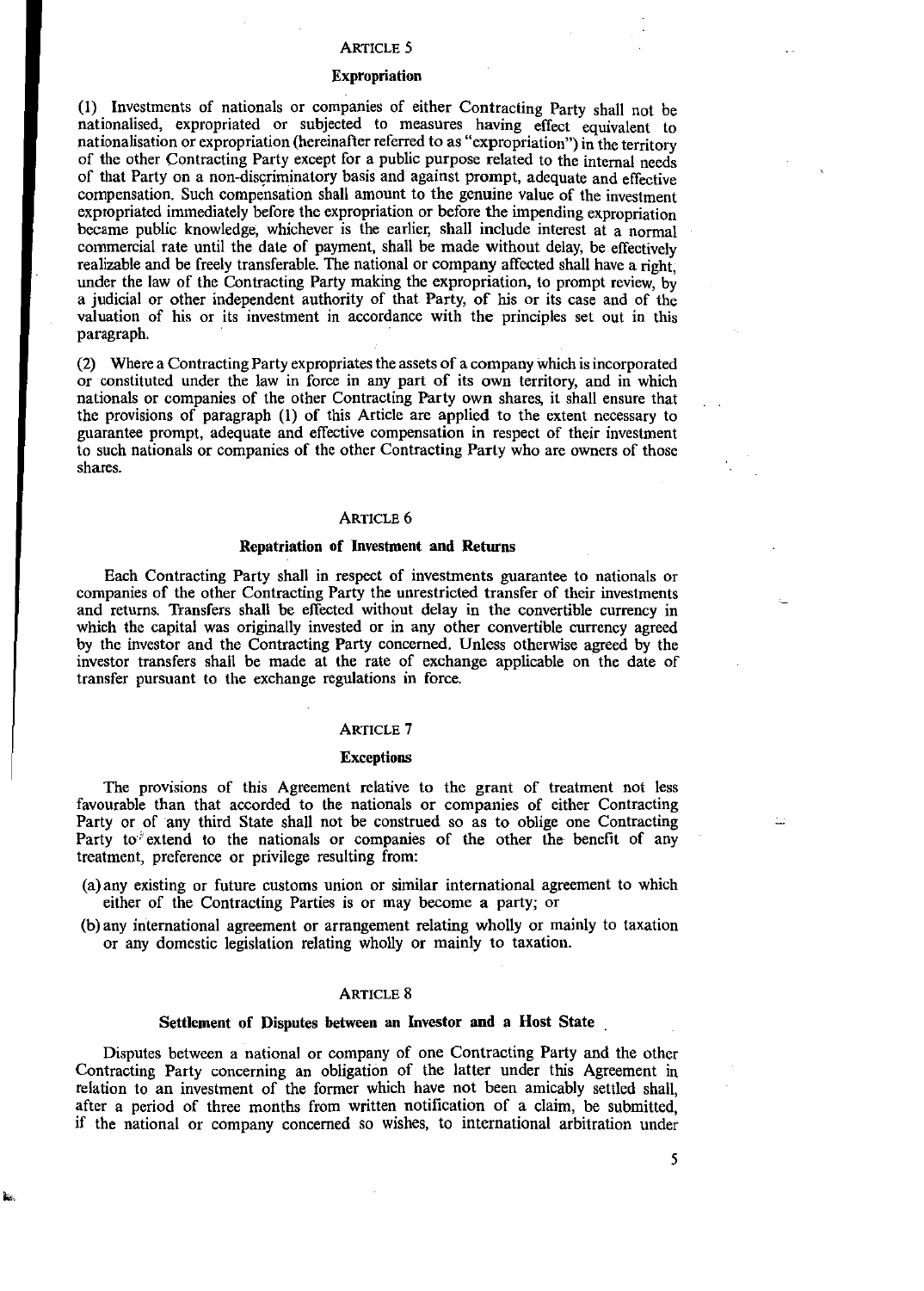Arbitration Rules of the United Nations Commission on International TIade Law then in force. The parties to the dispute may agree in writing to modify these les.

#### ARTICLE 9

#### Disputes between the Contracting Parties

) Disputes between the Contracting Parties concerning the interpretation or application this Agreement should, if possible, be settled through the diplomatic channel.

) If a dispute between the Contracting Parties cannot thus be settled, it shall upon he request of either Contracting Party be submitted to an arbitral tribunal.

) Such an arbitral tribunal shall be constituted for each individual case in the following ay. Within two months of the receipt of the request for arbitration, each Contracting arty shall appoint one member of the tribunal. Those two members shall then select a ational of a third State who on approval by the two Contracting Parties shall be ppointed Chairman of the tribunal. The Chairman shall be appointed within two months rom the date of appointment of the other two members.

4) If within the periods specified in paragraph (3) of this Article the necessary ppointments have not been made, either Contracting Party may, in the absence of any ther agreement, invite the President of the International Court of Justice to make any ecessary appointments. If the President is a national of either Contracting Party or if he is otherwise prevented from discharging the said function, the Vice-President shall be nvited to make the necessary appointments. If the Vice-President is a national of either Contracting Party or if he too is prevented from discharging the said function, the Member of the International Court of Justice next in seniority who is not a national of either Contracting Party shall be invited to make the necessary appointments.

5) The arbitral tribunal shall reach its decision by a majority of votes. Such decision shaH be binding on both Contracting Parties. Each Contracting Party shall bear the cost of its own member of the tribunal and of its representation in the arbitral proceedings; the cost of the Chairman and the remaining costs shall be borne in equal parts by the Contracting Parties. The tribunal may, however, in its decision direct that a higher proportion of costs shall be borne by one of the two Contracting Parties, and this award shaH be binding on both Contracting Parties. The tribunal shall determine' its own procedure.

#### **ARTICLE 10**

#### Subrogation

(1) If one Contracting Party or its designated Agency ("the first Contracting Party") makes a payment under an indemnity given in respect of an investment in the territory . of the other Contracting Party ("the second Contracting Party"), the second Contracting Party shall recognise:

- (a) the assignment to the first Contracting Party by law or by legal transaction of all the rights and claims of the party indemnified; and
- (b) that the first Contracting Party is entitled to exercise such rights and enforce such clainns by virtue of subrogation, to the same extent as the party indemnified.

(2) The first Contracting Party shaH be entitled in all circumstances to the same treatment in respect of:

(a) the rights and claims acquired by it by virtue of the assignment, and

(b) any payments received in pursuance of those rights and claims,

as the party indemnified was entitled to receive by virtue of this Agreement in respect of the investment concerned and its related returns.

(3) Any payments received in non-convertible currency by the first Contracting Party in pursuance of the rights and claims acquired shall be freely available to the first Contracting Party for the purpose of meeting any expenditure incurred in the territory of the second Contracting Party.